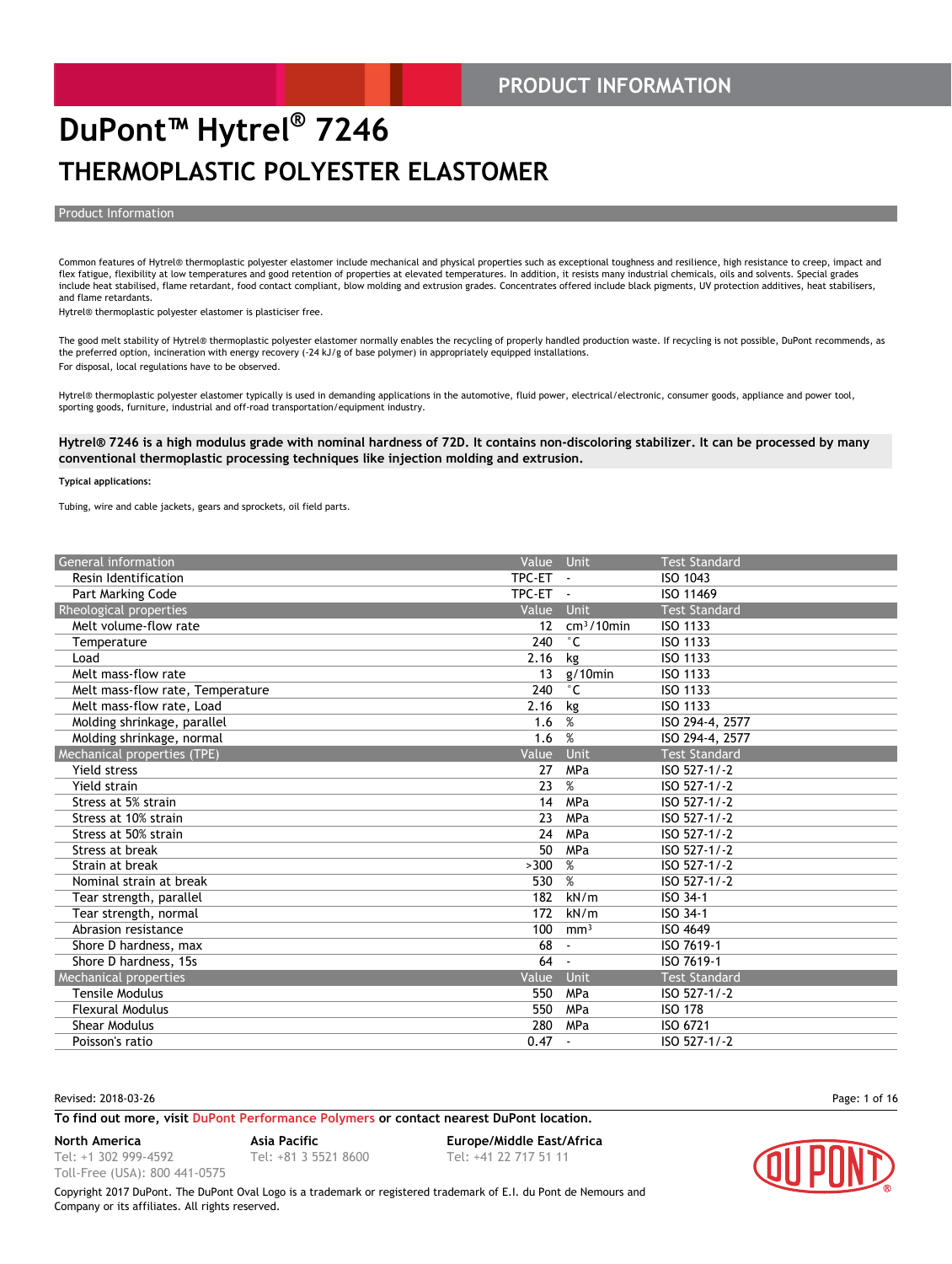| Tensile creep modulus                       |                |                        | ISO 899-1                |
|---------------------------------------------|----------------|------------------------|--------------------------|
| 1h                                          |                | 360 MPa                |                          |
| 1000h                                       | 310 MPa        |                        |                          |
| Charpy notched impact strength              |                |                        | ISO 179/1eA              |
| $73^{\circ}$ F                              | 36             | kJ/m <sup>2</sup>      |                          |
| $-22^{\circ}F$                              | 8              | kJ/m <sup>2</sup>      |                          |
| $-40^{\circ}$ F                             |                | $7$ kJ/m <sup>2</sup>  |                          |
| Tensile notched impact strength, 73°F       |                | 300 $kJ/m2$            | ISO 8256/1               |
| Brittleness temperature                     | -97            | $^{\circ}$ C           | <b>ISO 974</b>           |
| Izod notched impact strength                |                |                        | ISO 180/1A               |
| $73^{\circ}$ F                              | 38             | kJ/m <sup>2</sup>      |                          |
| $-40°$ F                                    | $\overline{7}$ | kJ/m <sup>2</sup>      |                          |
| Thermal properties                          | Value          | Unit                   | <b>Test Standard</b>     |
| Melting temperature, 18°F/min               | 218            | $^{\circ}$ C           | ISO 11357-1/-3           |
| Glass transition temperature, 18°F/min      | 25             | $^\circ$ C             | ISO 11357-1/-2           |
| Temp. of deflection under load              |                |                        | ISO 75-1/-2              |
| 260 psi                                     | 50             | $^{\circ}$ C           |                          |
| 65 psi                                      | 100            | $^{\circ}$ C           |                          |
| Vicat softening temperature                 |                |                        | <b>ISO 306</b>           |
| 90°F/h, 11 lbf                              | 140            | $^{\circ}$ C           |                          |
| 90°F, 2 lbf                                 | 205            | $^{\circ}$ C           |                          |
| Coeff. of linear therm. expansion, parallel | 180            | $E-6/K$                | ISO 11359-1/-2           |
| Coeff. of linear therm. expansion           |                |                        | ISO 11359-1/-2           |
| normal                                      |                | 170 E-6/K              |                          |
| Normal, -40-23°C                            |                | 130 E-6/K              |                          |
| Parallel, -40-23°C                          |                | 120 E-6/K              |                          |
| Thermal conductivity of melt                |                | $0.15$ W/(m K)         | $\sim$                   |
| Spec. heat capacity of melt                 | 2150           | J/(kg K)               | $\blacksquare$           |
| Eff. thermal diffusivity                    | 8E-8           | $m^2/s$                |                          |
| RTI, electrical, 60mil                      | 85             | $^\circ$ C             | <b>UL 746B</b>           |
| RTI, impact, 60mil                          | 85             | $^{\circ}$ C           | <b>UL 746B</b>           |
| RTI, strength, 60mil                        | 75             | $^{\circ}$ C           | <b>UL 746B</b>           |
| Flammability                                | Value          | Unit                   | <b>Test Standard</b>     |
| Burning Behav. at 60mil nom. thickn.        | HB             | class                  | IEC 60695-11-10          |
| Thickness tested                            | 1.5            | mm                     | IEC 60695-11-10          |
| UL recognition                              | yes            | $\blacksquare$         | <b>UL 94</b>             |
| Oxygen index                                | 23 %           |                        | ISO 4589-1/-2            |
| <b>FMVSS Class</b>                          | DNI -          |                        | ISO 3795 (FMVSS 302)     |
| <b>Electrical properties</b>                | Value Unit     |                        | <b>Test Standard</b>     |
| Relative permittivity                       |                |                        | IEC 62631-2-1            |
| 100Hz                                       | 4              | $\sim$                 |                          |
| 1MHz                                        | 3.5            | $\sim$                 |                          |
| Dissipation factor                          |                |                        | IEC 62631-2-1            |
| 100Hz                                       | 160 E-4        |                        |                          |
| 1MHz                                        | 300 E-4        |                        |                          |
| Volume resistivity                          |                | 2E10 Ohm*m             | IEC 62631-3-1            |
| Surface resistivity                         | >1E15          | Ohm                    | IEC 62631-3-2            |
| Electric strength                           | 20             | kV/mm                  | IEC 60243-1              |
| Comparative tracking index                  | 600            | $\blacksquare$         | IEC 60112                |
| Other properties                            | Value Unit     |                        | <b>Test Standard</b>     |
| Humidity absorption, 80mil                  | 0.2            | $\%$                   | Sim. to ISO 62           |
| Water absorption, 80mil                     | 0.6 %          |                        | Sim. to ISO 62           |
| Density                                     |                | 1260 kg/m <sup>3</sup> | ISO 1183                 |
| Density of melt                             | 1110           | kg/m <sup>3</sup>      | $\overline{\phantom{a}}$ |
| Water Absorption, Immersion 24h             | 0.3 %          |                        | Sim. to ISO 62           |

Revised: 2018-03-26 Page: 2 of 16

#### **To find out more, visit [DuPont Performance Polymers](http://www.dupont.com/products-and-services/plastics-polymers-resins/thermoplastics.html) or contact nearest DuPont location.**

**North America Asia Pacific Europe/Middle East/Africa**

Tel: +1 302 999-4592 Toll-Free (USA): 800 441-0575

Tel: +81 3 5521 8600 Tel: +41 22 717 51 11

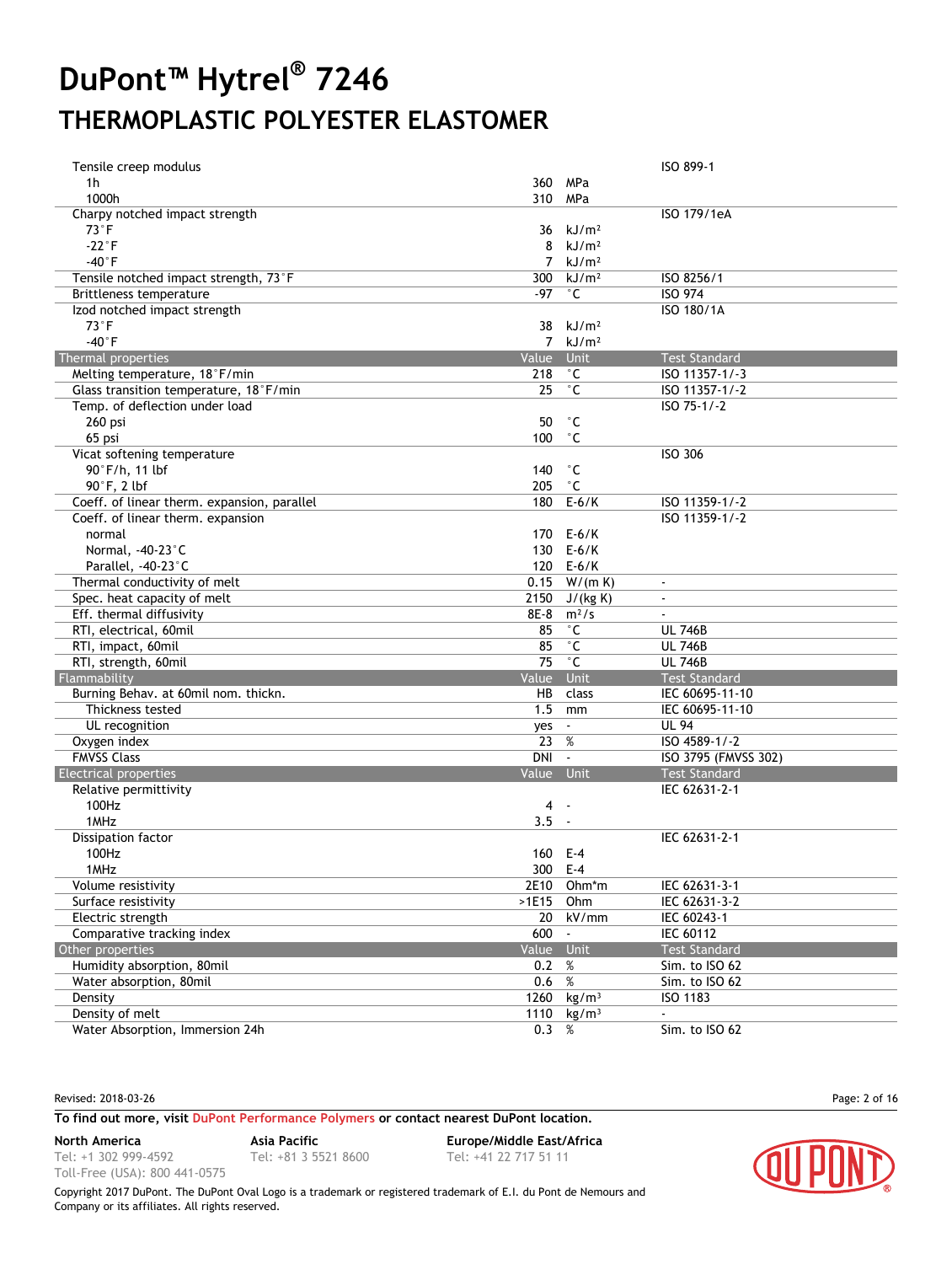| <b>VDA Properties</b>              |                     | Value       | Unit              | <b>Test Standard</b>     |
|------------------------------------|---------------------|-------------|-------------------|--------------------------|
| Emission of organic compounds      |                     | 300         | $\mu$ gC/g        | <b>VDA 277</b>           |
| Injection                          |                     | Value       | Unit              | <b>Test Standard</b>     |
| Drying Recommended                 |                     | ves         |                   | $\blacksquare$           |
| <b>Drying Temperature</b>          |                     | $\geq 110$  | ۰c                | $\blacksquare$           |
| Drying Time, Dehumidified Dryer    |                     | $2 - 3$     | h                 | $\overline{\phantom{a}}$ |
| <b>Processing Moisture Content</b> |                     | ≤0.08       | %                 | $\blacksquare$           |
| Melt Temperature Optimum           |                     | 245         | ۰c                | $\overline{\phantom{a}}$ |
| Min. melt temperature              |                     | 240         | ۰c                | $\overline{\phantom{a}}$ |
| Max. melt temperature              |                     | 260         | $^{\circ}$ C      |                          |
| Mold Temperature Optimum           |                     | 45          | ۰c                | $\overline{\phantom{a}}$ |
| Min. mold temperature              |                     | 45          | $^{\circ}$ C      | $\overline{\phantom{a}}$ |
| Max. mold temperature              |                     | 55          | $^{\circ}$ C      | $\overline{\phantom{a}}$ |
| Hold pressure range                |                     | $\leq 70$   | MPa               |                          |
| Extrusion                          |                     | Value       | Unit              | <b>Test Standard</b>     |
| <b>Drying Temperature</b>          |                     | $100 - 120$ | ۰c                | $\overline{\phantom{a}}$ |
| Drying Time, Dehumidified Dryer    |                     | $2 - 3$     | h                 | $\overline{\phantom{a}}$ |
| <b>Processing Moisture Content</b> |                     | ≤ $0.06$    | %                 | $\overline{\phantom{a}}$ |
| Melt Temperature Optimum           |                     | 235         | ۰c                |                          |
| Melt Temperature Range             |                     | $225 - 245$ | ۰c                |                          |
| <b>Characteristics</b>             |                     |             |                   |                          |
|                                    | • Injection Molding |             | • Sheet Extrusion | • Thermoforming          |

|                         |                              | <b>JULCL LAU UJIUL</b>      |                    |
|-------------------------|------------------------------|-----------------------------|--------------------|
| Processing              | • Film Extrusion             | • Other Extrusion           |                    |
|                         | • Profile Extrusion          | • Casting                   |                    |
| Delivery form           | • Pellets                    |                             |                    |
| Special characteristics | • Light stabilized or stable |                             |                    |
|                         | to light                     |                             |                    |
| Regional Availability   | • North America              | • Asia Pacific              | • Near East/Africa |
|                         | • Europe                     | • South and Central America | • Global           |
|                         |                              |                             |                    |

Revised: 2018-03-26 Page: 3 of 16

Tel: +1 302 999-4592 Toll-Free (USA): 800 441-0575

**To find out more, visit [DuPont Performance Polymers](http://www.dupont.com/products-and-services/plastics-polymers-resins/thermoplastics.html) or contact nearest DuPont location.**

Tel: +81 3 5521 8600 Tel: +41 22 717 51 11

**North America Asia Pacific Europe/Middle East/Africa**

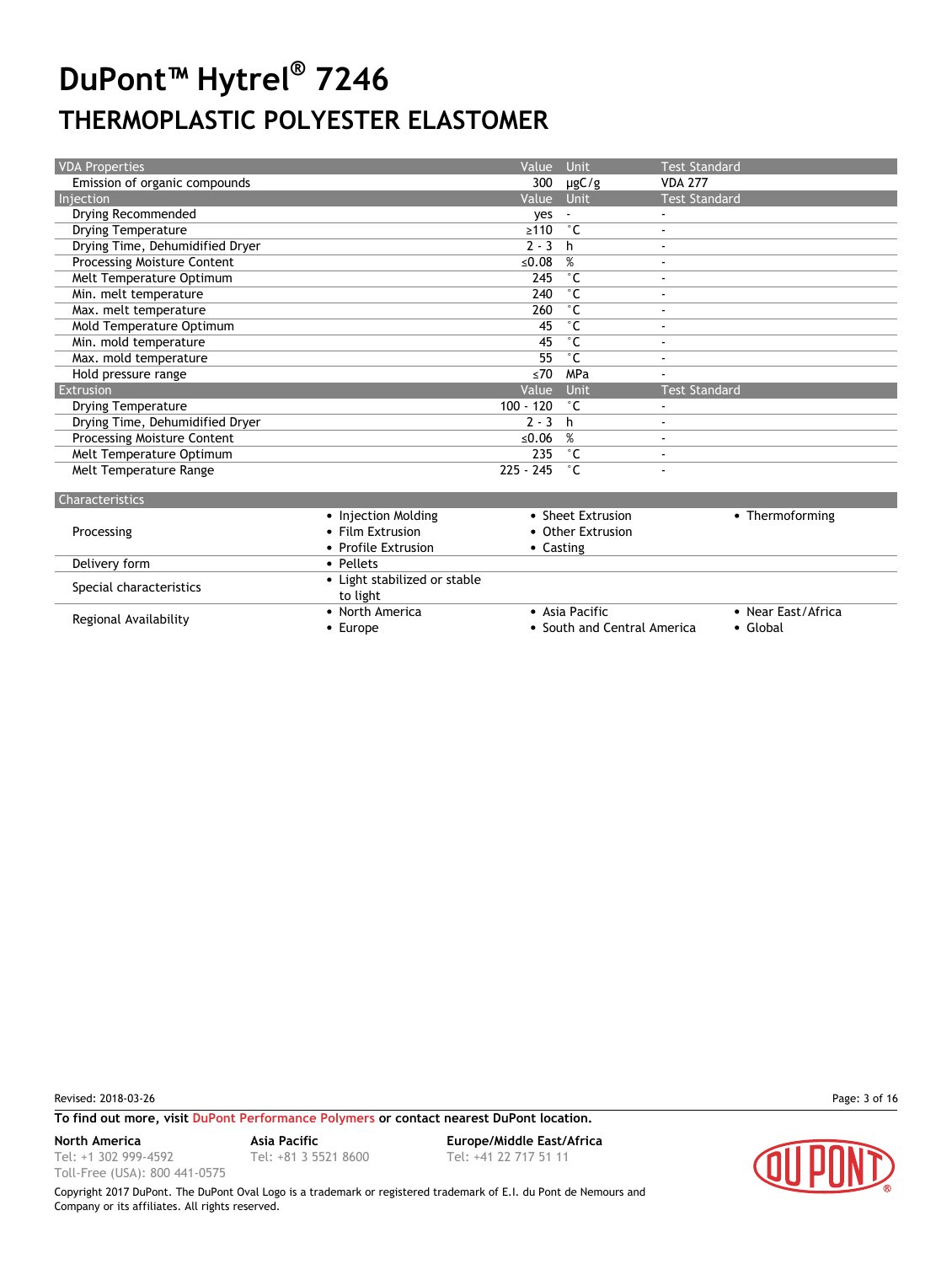Diagrams

Viscosity-shear rate



Shearstress-shear rate



Revised: 2018-03-26 Page: 4 of 16

**To find out more, visit [DuPont Performance Polymers](http://www.dupont.com/products-and-services/plastics-polymers-resins/thermoplastics.html) or contact nearest DuPont location.**

Tel: +1 302 999-4592

Toll-Free (USA): 800 441-0575

Tel: +81 3 5521 8600 Tel: +41 22 717 51 11

**North America Asia Pacific Europe/Middle East/Africa**

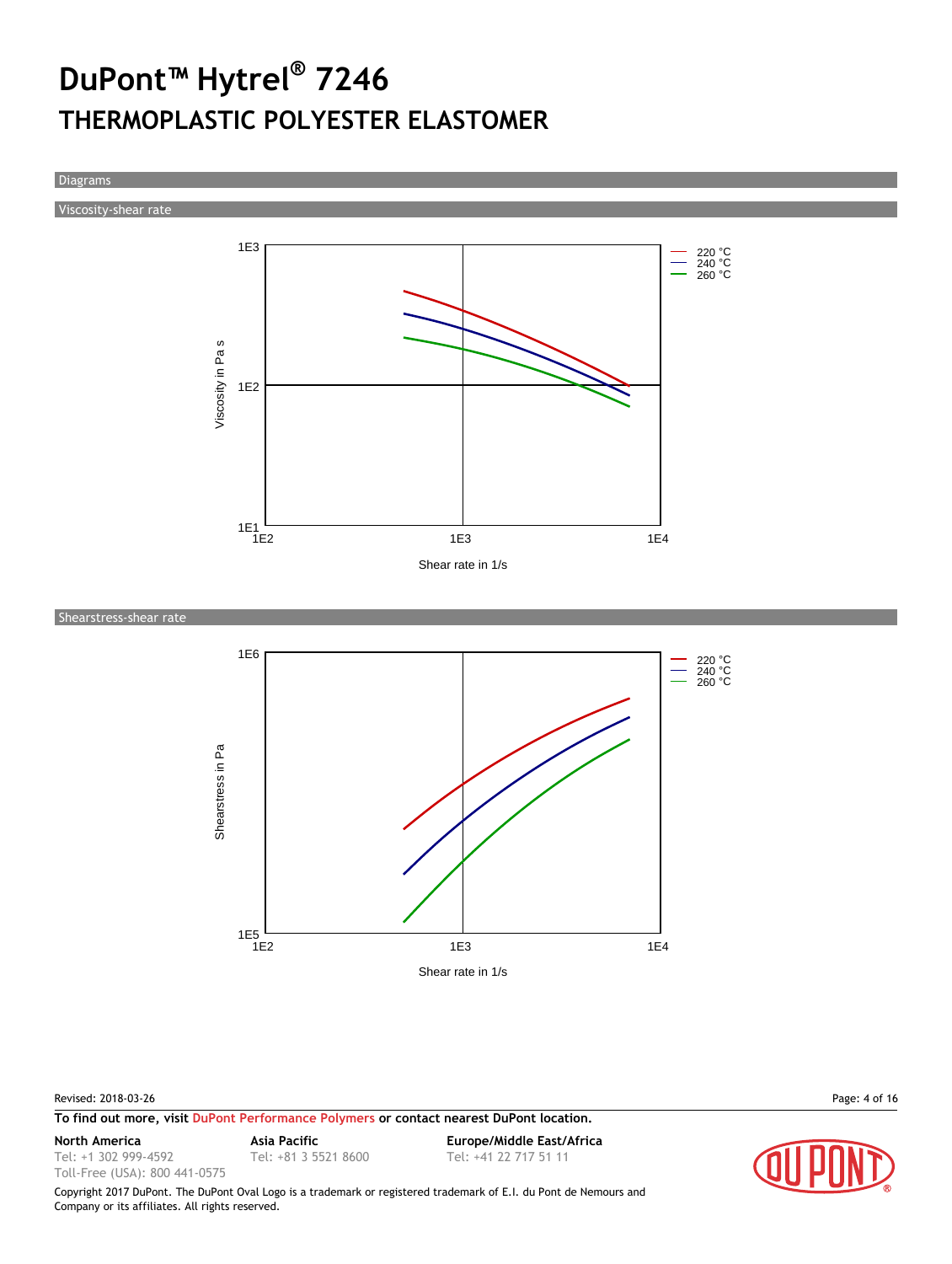Dynamic Shear modulus-temperature



#### Dynamic Tensile modulus-temperature



#### Revised: 2018-03-26 Page: 5 of 16

**To find out more, visit [DuPont Performance Polymers](http://www.dupont.com/products-and-services/plastics-polymers-resins/thermoplastics.html) or contact nearest DuPont location.**

Tel: +1 302 999-4592

Toll-Free (USA): 800 441-0575

Tel: +81 3 5521 8600 Tel: +41 22 717 51 11

**North America Asia Pacific Europe/Middle East/Africa**



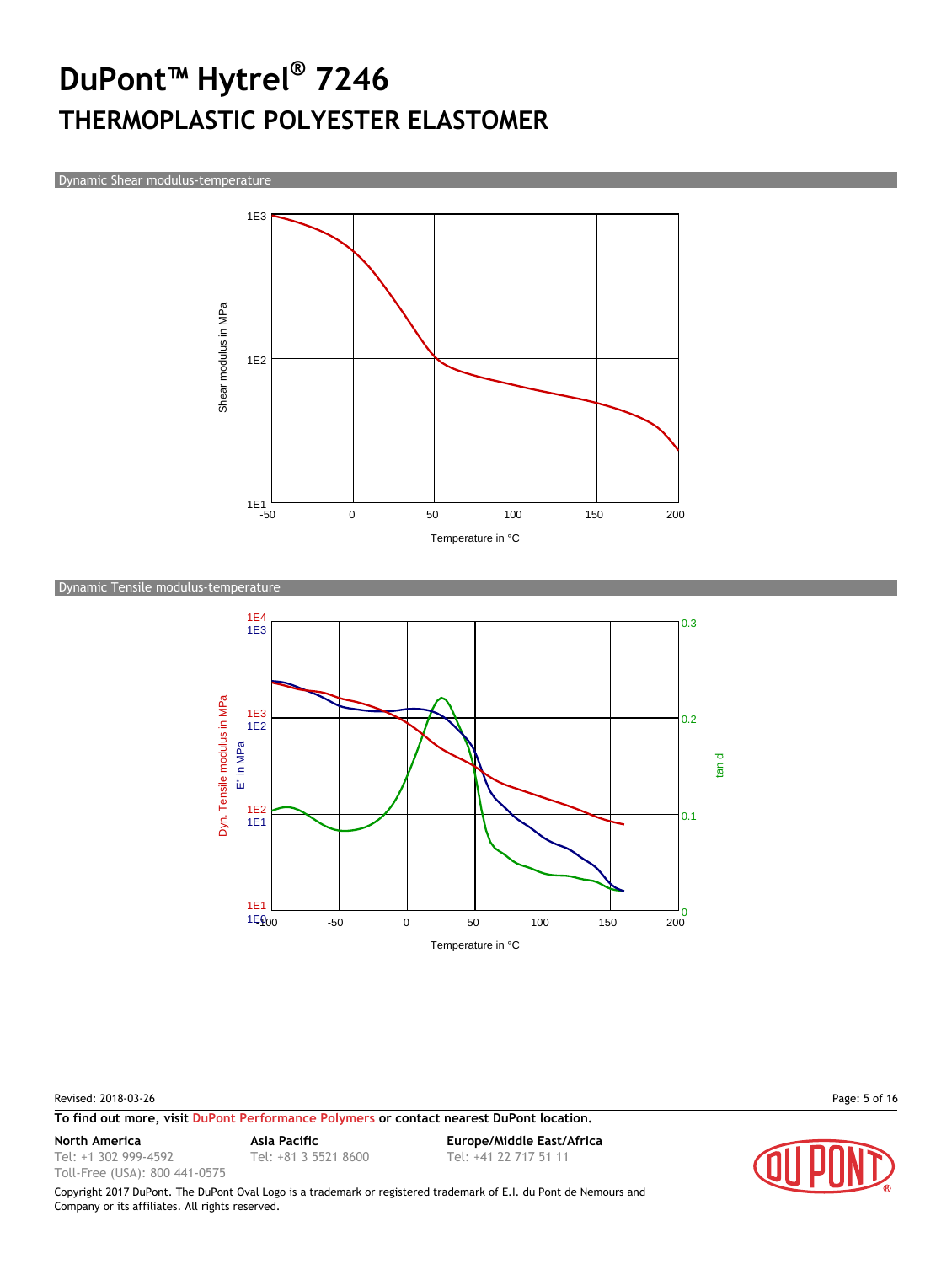Stress-strain



Revised: 2018-03-26 Page: 6 of 16

**To find out more, visit [DuPont Performance Polymers](http://www.dupont.com/products-and-services/plastics-polymers-resins/thermoplastics.html) or contact nearest DuPont location.**

Tel: +1 302 999-4592

Toll-Free (USA): 800 441-0575

**North America Asia Pacific Europe/Middle East/Africa** Tel: +81 3 5521 8600 Tel: +41 22 717 51 11

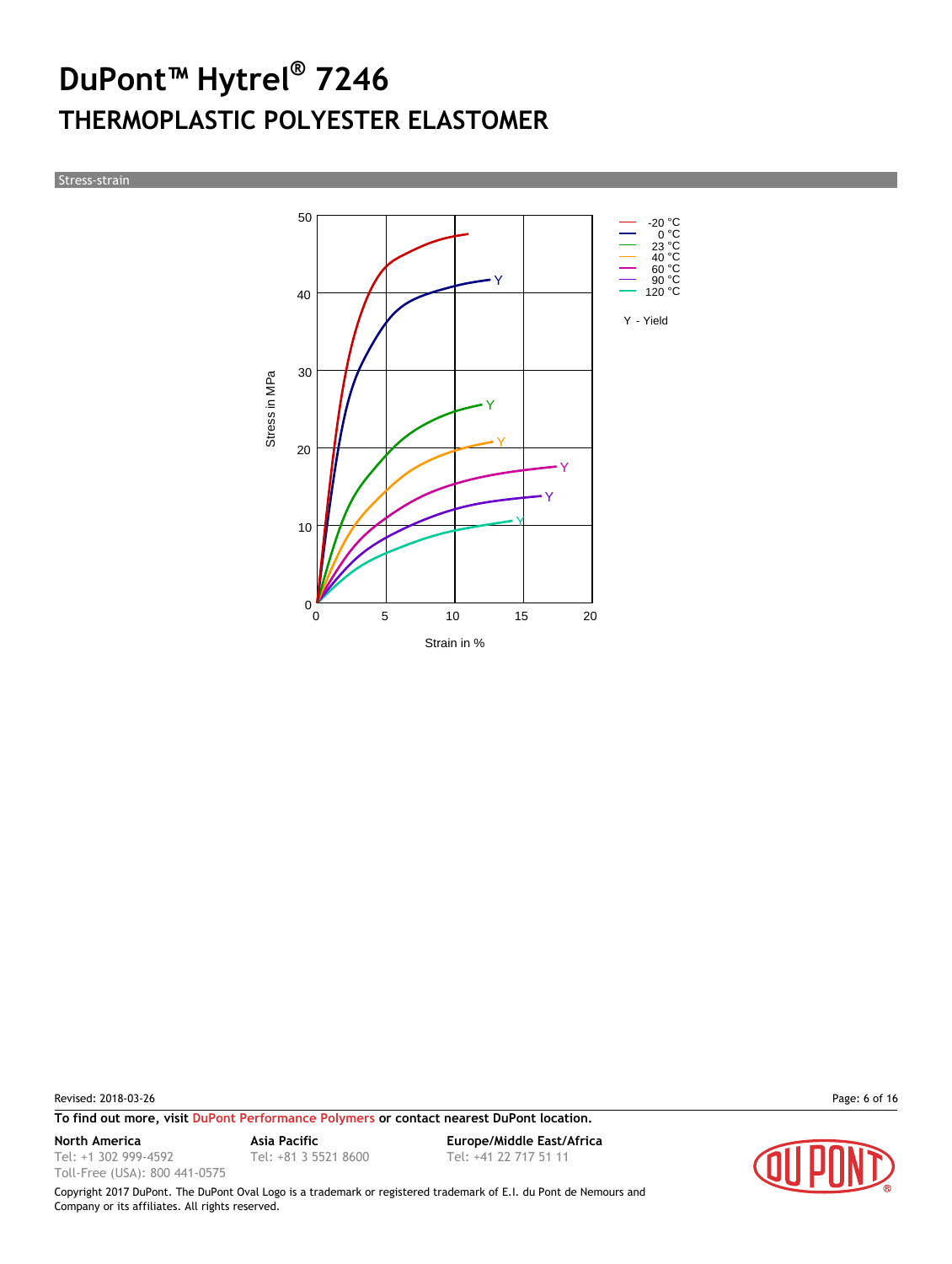Secant modulus-strain



Revised: 2018-03-26 Page: 7 of 16

**To find out more, visit [DuPont Performance Polymers](http://www.dupont.com/products-and-services/plastics-polymers-resins/thermoplastics.html) or contact nearest DuPont location.**

Tel: +1 302 999-4592

Toll-Free (USA): 800 441-0575

**North America Asia Pacific Europe/Middle East/Africa** Tel: +81 3 5521 8600 Tel: +41 22 717 51 11

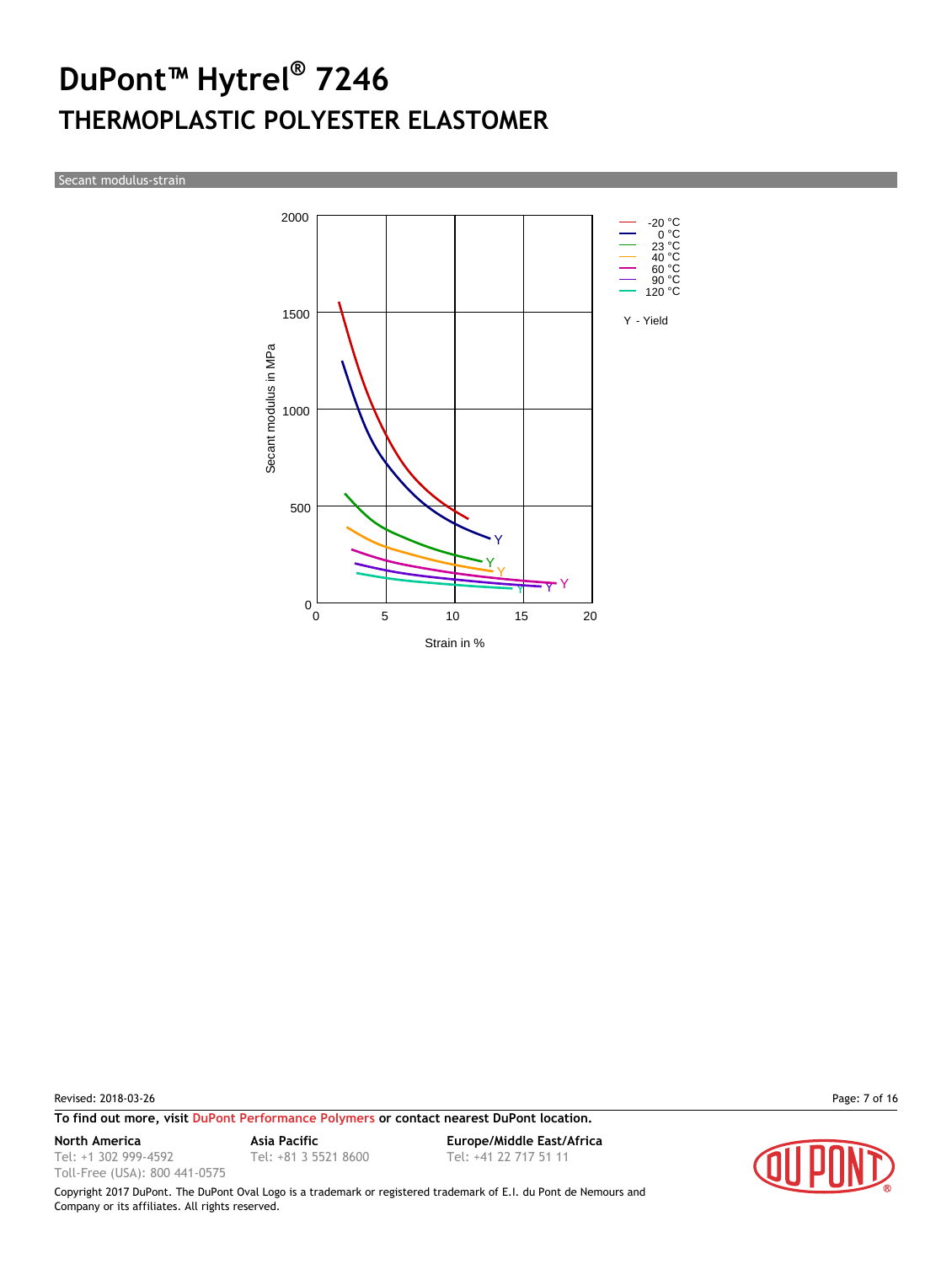Stress-strain (isochronous) 23°C



Revised: 2018-03-26 Page: 8 of 16

**To find out more, visit [DuPont Performance Polymers](http://www.dupont.com/products-and-services/plastics-polymers-resins/thermoplastics.html) or contact nearest DuPont location.**

Tel: +1 302 999-4592

Toll-Free (USA): 800 441-0575

**North America Asia Pacific Europe/Middle East/Africa** Tel: +81 3 5521 8600 Tel: +41 22 717 51 11

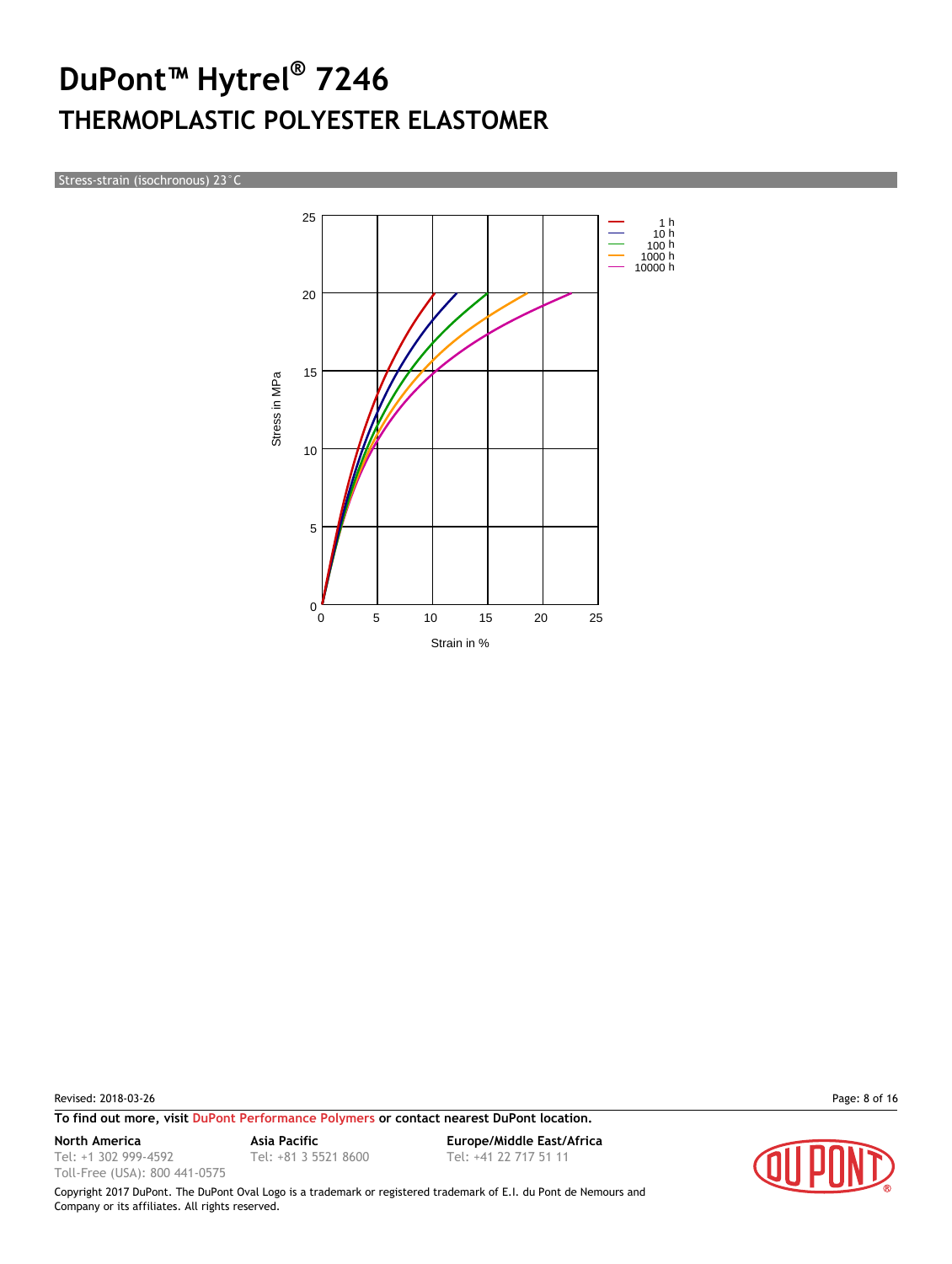Creep modulus-time 23°C



Revised: 2018-03-26 Page: 9 of 16

**To find out more, visit [DuPont Performance Polymers](http://www.dupont.com/products-and-services/plastics-polymers-resins/thermoplastics.html) or contact nearest DuPont location.**

Tel: +1 302 999-4592

Toll-Free (USA): 800 441-0575

**North America Asia Pacific Europe/Middle East/Africa** Tel: +81 3 5521 8600 Tel: +41 22 717 51 11

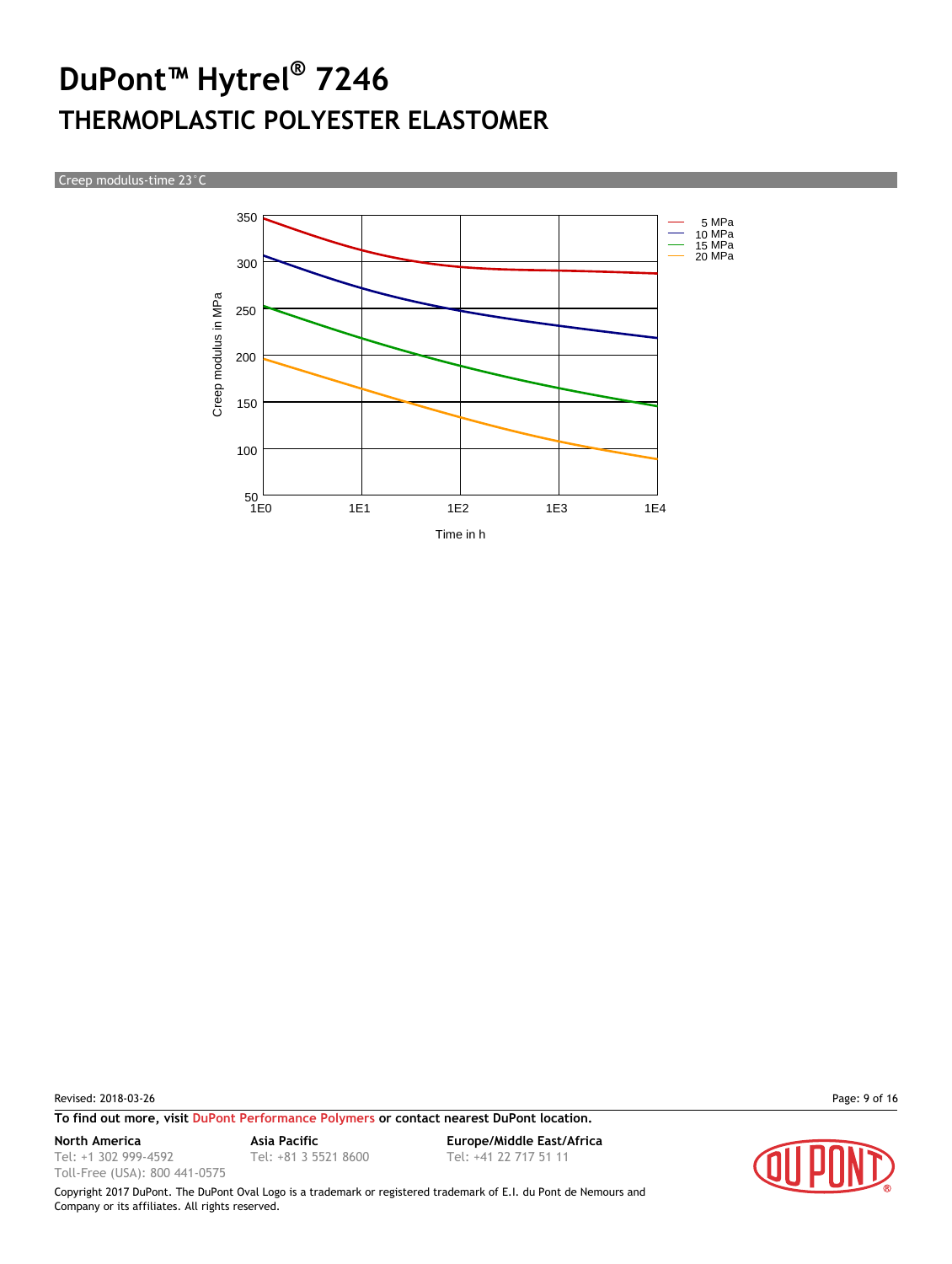Stress-strain (isochronous) 40°C



Revised: 2018-03-26 Page: 10 of 16

Tel: +1 302 999-4592 Toll-Free (USA): 800 441-0575

**To find out more, visit [DuPont Performance Polymers](http://www.dupont.com/products-and-services/plastics-polymers-resins/thermoplastics.html) or contact nearest DuPont location.**

Tel: +81 3 5521 8600 Tel: +41 22 717 51 11

**North America Asia Pacific Europe/Middle East/Africa**

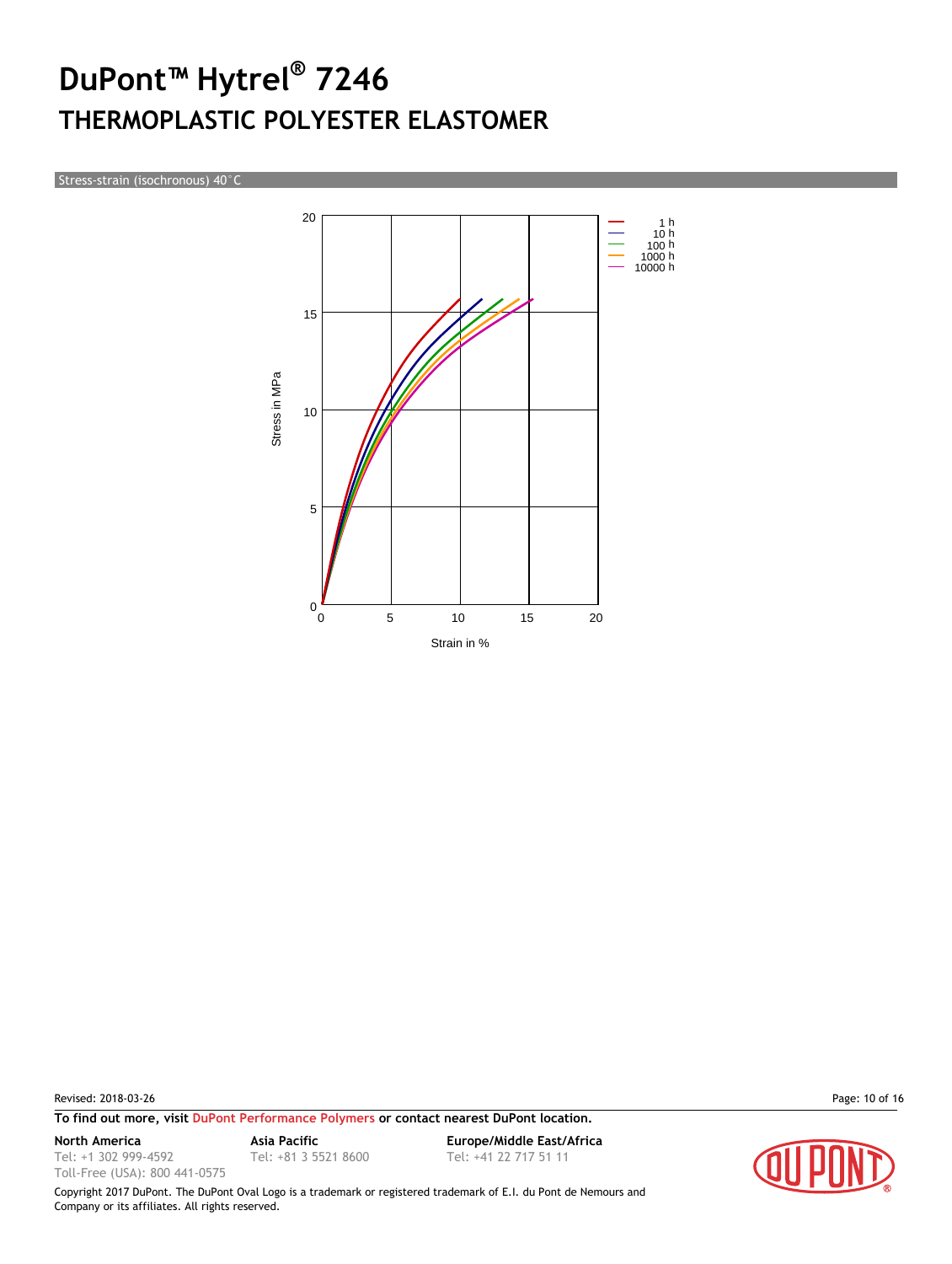Creep modulus-time 40°C



Revised: 2018-03-26 Page: 11 of 16

**To find out more, visit [DuPont Performance Polymers](http://www.dupont.com/products-and-services/plastics-polymers-resins/thermoplastics.html) or contact nearest DuPont location.**

Tel: +1 302 999-4592 Toll-Free (USA): 800 441-0575

Tel: +81 3 5521 8600 Tel: +41 22 717 51 11

**North America Asia Pacific Europe/Middle East/Africa**

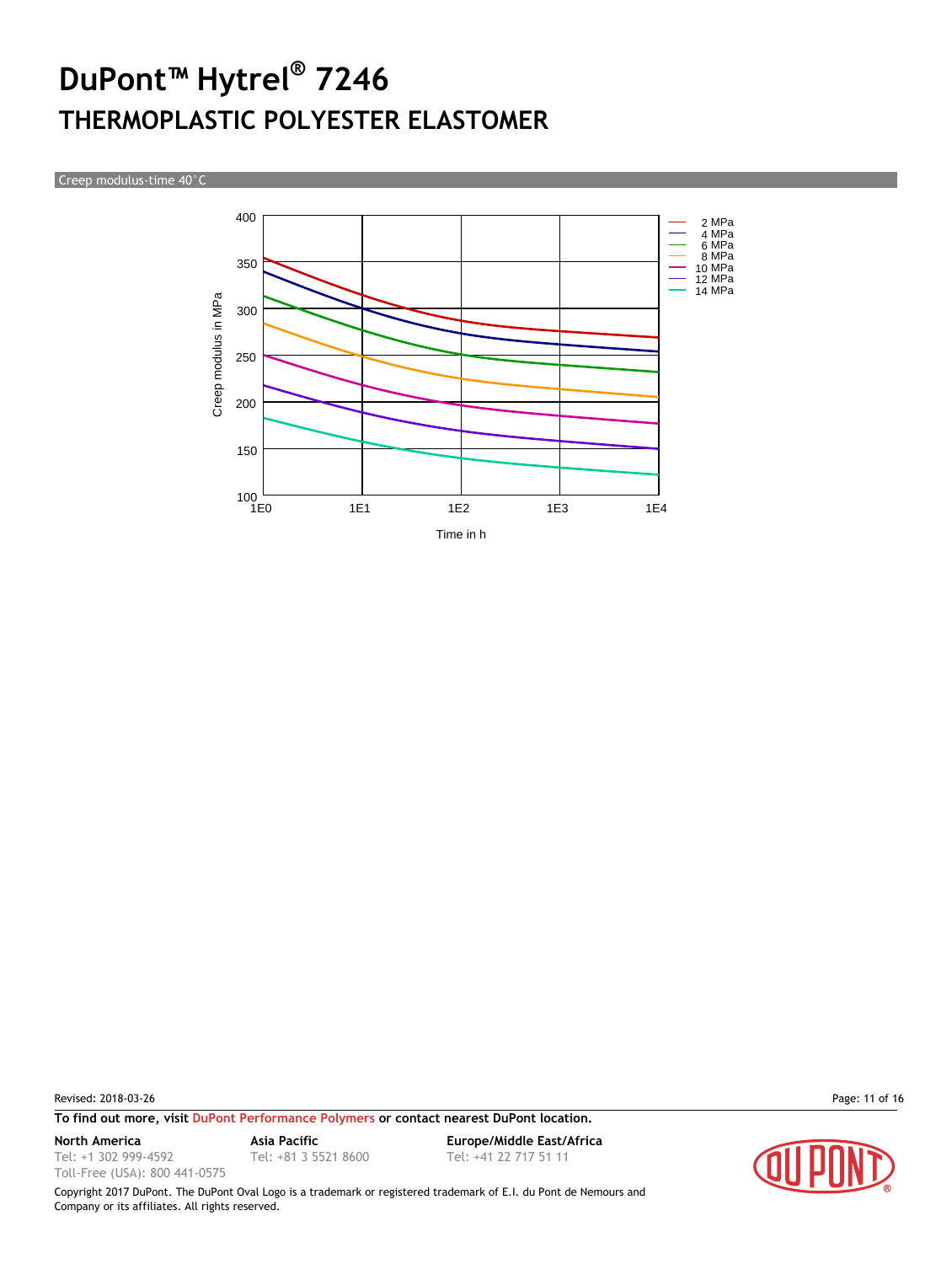Stress-strain (isochronous) 80°C



Revised: 2018-03-26 Page: 12 of 16

**To find out more, visit [DuPont Performance Polymers](http://www.dupont.com/products-and-services/plastics-polymers-resins/thermoplastics.html) or contact nearest DuPont location.**

Tel: +1 302 999-4592

Toll-Free (USA): 800 441-0575

Tel: +81 3 5521 8600 Tel: +41 22 717 51 11

**North America Asia Pacific Europe/Middle East/Africa**

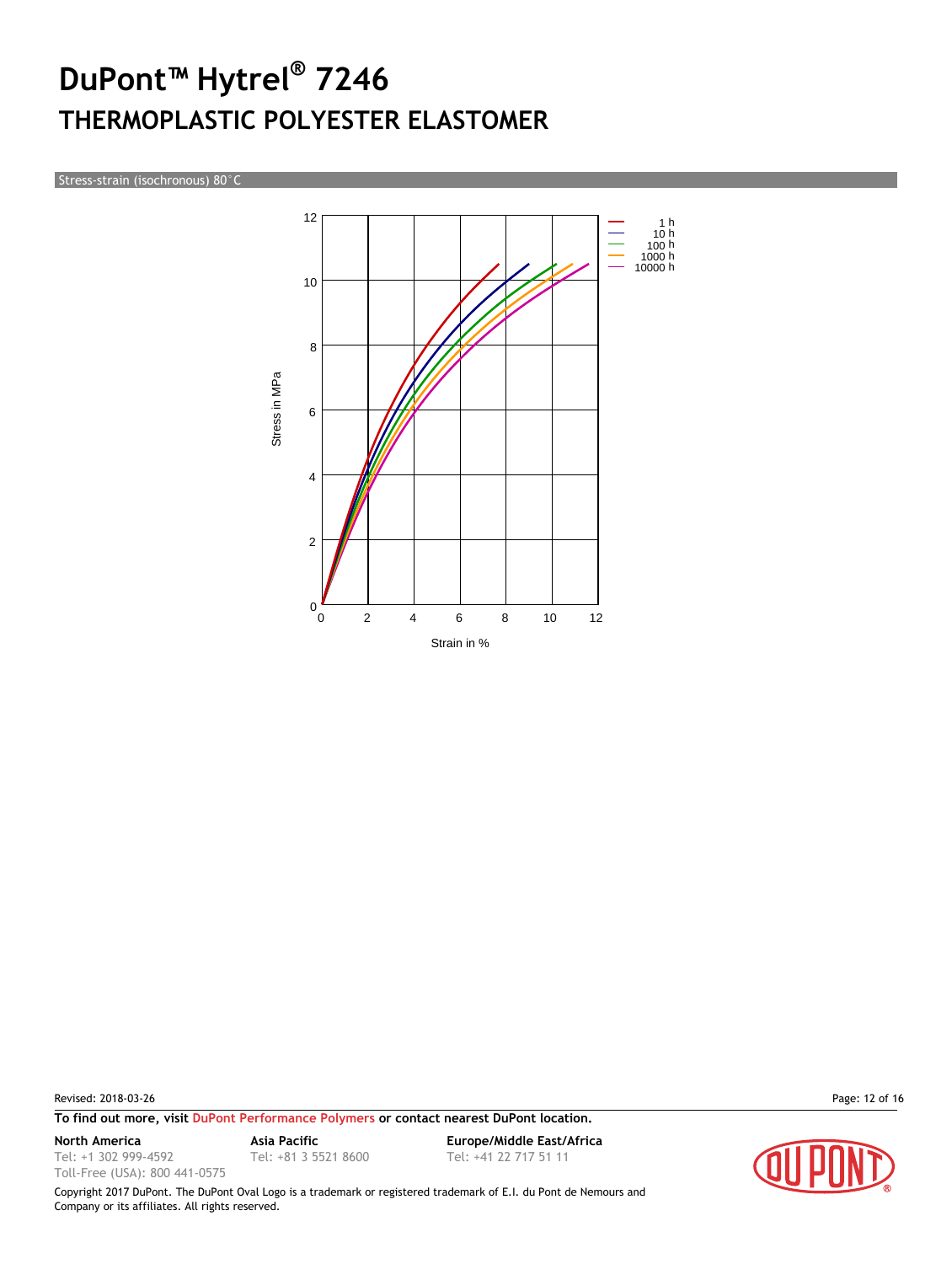Creep modulus-time 80°C



Stress-Strain (TPE)



Revised: 2018-03-26 Page: 13 of 16

**To find out more, visit [DuPont Performance Polymers](http://www.dupont.com/products-and-services/plastics-polymers-resins/thermoplastics.html) or contact nearest DuPont location.**

Tel: +1 302 999-4592

Toll-Free (USA): 800 441-0575

**North America Asia Pacific Europe/Middle East/Africa** Tel: +81 3 5521 8600 Tel: +41 22 717 51 11

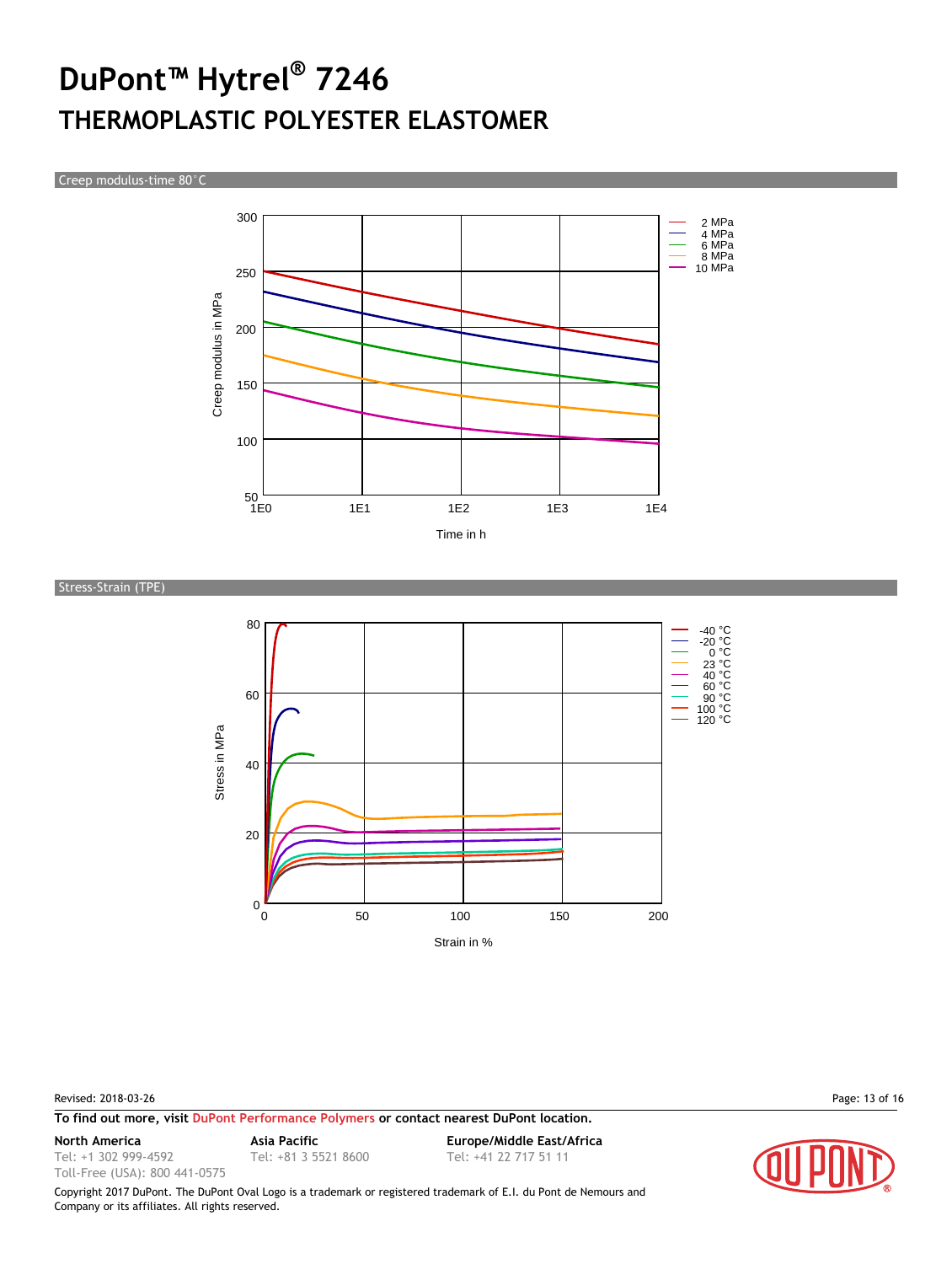Chemical Media Resistance

|              | Chemical Media Resistance                                                               |                |
|--------------|-----------------------------------------------------------------------------------------|----------------|
| Acids        |                                                                                         |                |
| J            | Acetic Acid (5% by mass) (23°C)                                                         |                |
|              | Citric Acid solution (10% by mass) (23 $^{\circ}$ C)                                    |                |
|              | Lactic Acid (10% by mass) $(23^{\circ}C)$                                               |                |
|              | Hydrochloric Acid (36% by mass) (23°C)                                                  |                |
|              | Nitric Acid (40% by mass) (23°C)                                                        |                |
| X<br>X<br>X  | Sulfuric Acid (38% by mass) (23°C)                                                      |                |
|              | Sulfuric Acid (5% by mass) (23°C)                                                       |                |
| Х            | Chromic Acid solution (40% by mass) (23 $^{\circ}$ C)                                   |                |
|              |                                                                                         |                |
| <b>Bases</b> |                                                                                         |                |
|              | Sodium Hydroxide solution (35% by mass) (23 $^{\circ}$ C)                               |                |
|              | Sodium Hydroxide solution (1% by mass) (23 $^{\circ}$ C)                                |                |
|              | Ammonium Hydroxide solution (10% by mass) (23°C)                                        |                |
| Alcohols     |                                                                                         |                |
|              | Isopropyl alcohol (23°C)                                                                |                |
|              | Methanol (23°C)                                                                         |                |
|              | Ethanol $(23^{\circ}C)$                                                                 |                |
|              |                                                                                         |                |
|              | Hydrocarbons                                                                            |                |
|              | n-Hexane (23°C)                                                                         |                |
|              | Toluene $(23^{\circ}C)$                                                                 |                |
|              | iso-Octane $(23^{\circ}C)$                                                              |                |
| Ketones      |                                                                                         |                |
|              | Acetone (23°C)                                                                          |                |
| Ethers       |                                                                                         |                |
| Х            | Diethyl ether (23°C)                                                                    |                |
|              | <b>Mineral oils</b>                                                                     |                |
|              | SAE 10W40 multigrade motor oil (23°C)                                                   |                |
|              | SAE 10W40 multigrade motor oil (130°C)                                                  |                |
|              | SAE 80/90 hypoid-gear oil (130°C)                                                       |                |
|              | Insulating Oil (23°C)                                                                   |                |
|              | Motor oil OS206 304 Ref.Eng.Oil, ISP (135°C)                                            |                |
|              | Automatic hypoid-gear oil Shell Donax TX (135°C)                                        |                |
|              |                                                                                         |                |
|              | <b>Standard Fuels</b>                                                                   |                |
|              | ISO 1817 Liquid 1 - E5 (60°C)                                                           |                |
|              | ISO 1817 Liquid 2 - M15E4 (60°C)                                                        |                |
|              | ISO 1817 Liquid 3 - M3E7 (60°C)                                                         |                |
|              | ISO 1817 Liquid 4 - M15 (60°C)                                                          |                |
|              |                                                                                         |                |
|              | Revised: 2018-03-26                                                                     | Page: 14 of 16 |
|              | To find out more, visit DuPont Performance Polymers or contact nearest DuPont location. |                |



**North America Asia Pacific Europe/Middle East/Africa** Tel: +81 3 5521 8600 Tel: +41 22 717 51 11

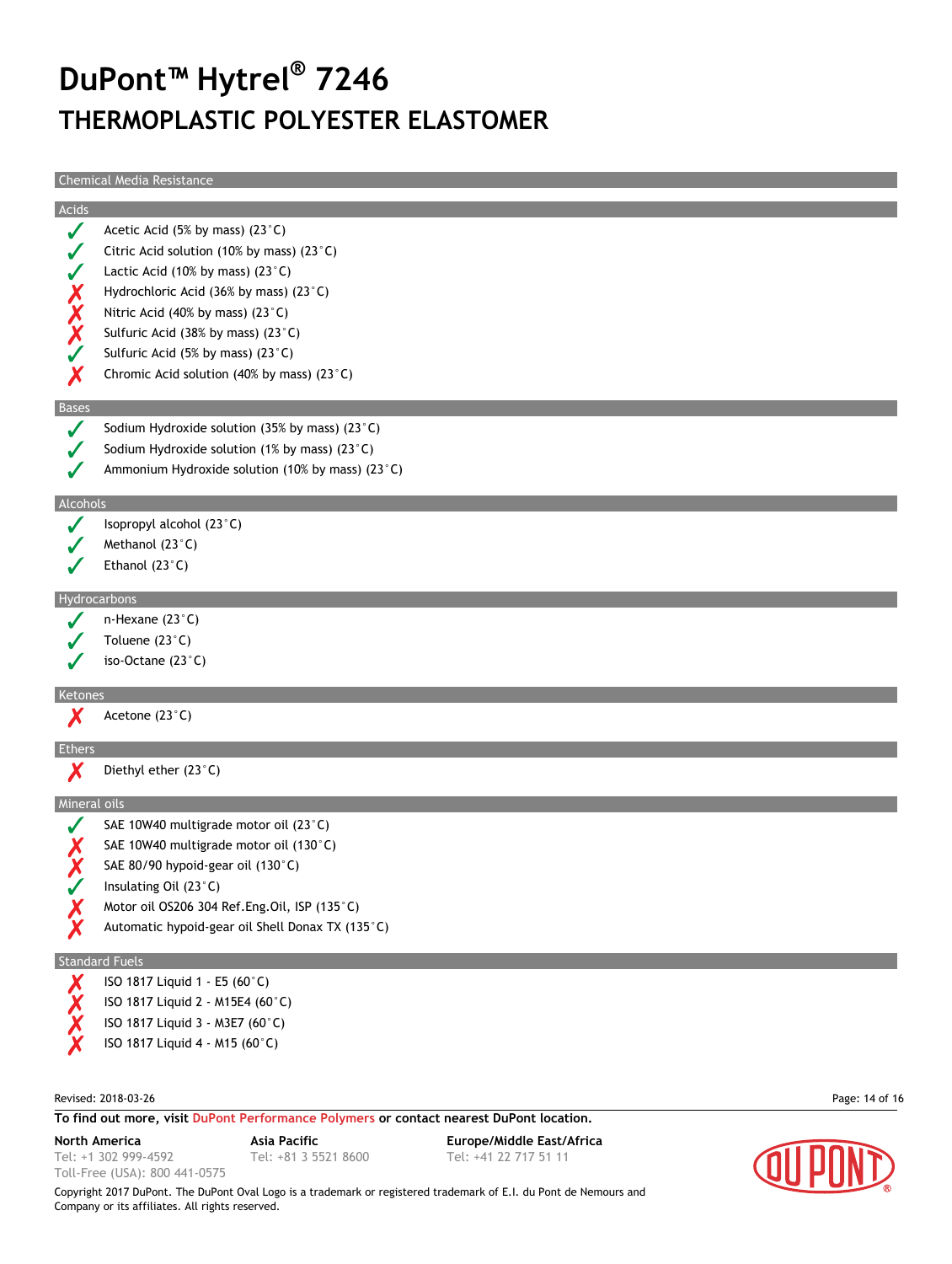- Standard fuel without alcohol (pref. ISO 1817 Liquid C) (23°C)
- Standard fuel with alcohol (pref. ISO 1817 Liquid 4) (23°C)
- Diesel fuel (pref. ISO 1817 Liquid F) (23°C)
- Diesel fuel (pref. ISO 1817 Liquid F) (90°C)
- X Diesel fuel (pref. ISO 1817 Liquid F) (>90°C)

#### Salt solutions

- Sodium Chloride solution (10% by mass) (23°C)
- Sodium Hypochlorite solution (10% by mass) (23°C)
- Sodium Carbonate solution (20% by mass) (23°C)
- Sodium Carbonate solution (2% by mass) (23°C)
- Zinc Chloride solution (50% by mass) (23°C)

#### Other

|                   | Ethyl Acetate $(23^{\circ}C)$                                    |
|-------------------|------------------------------------------------------------------|
| X                 | Hydrogen peroxide $(23^{\circ}C)$                                |
|                   | DOT No. 4 Brake fluid (130°C)                                    |
| $\frac{1}{x}$     | DOT No. 4 Brake fluid (120°C)                                    |
| $\bm{\mathsf{X}}$ | Ethylene Glycol (50% by mass) in water (108 $^{\circ}$ C)        |
| J                 | 1% nonylphenoxy-polyethyleneoxy ethanol in water $(23^{\circ}C)$ |
|                   | 50% Oleic acid + 50% Olive Oil $(23^{\circ}C)$                   |
| ✔                 | Water $(23^{\circ}C)$                                            |
| Х                 | Water $(90^{\circ}$ C)                                           |
|                   | Phenol solution (5% by mass) (23 $^{\circ}$ C)                   |

Coolant Glysantin G48, 1:1 in water (125°C)

#### **Symbols used:**

#### $\sqrt{\ }$  possibly resistant

Defined as: Supplier has sufficient indication that contact with chemical can be potentially accepted under the intended use conditions and expected service life. Criteria for assessment have to be indicated (e.g. surface aspect, volume change, property change).

#### not recommended - see explanation

Defined as: Not recommended for general use. However, short-term exposure under certain restricted conditions could be acceptable (e.g. fast cleaning with thorough rinsing, spills, wiping, vapor exposure).

Contact DuPont for Material Safety Data Sheet, general guides and/or additional information about ventilation, handling, purging, drying, etc. ISO Mechanical properties measured at 160 mil (Hytrel® measured at 80 mil), IEC Electrical properties measured at 80 mil, all ASTM properties measured at 120 mil, and test temperatures are 73°F unless otherwise stated.

The information set forth herein is furnished free of charge and is based on technical data that DuPont believes to be reliable and falls within the normal range of properties. It is intended for use by persons having technical skill, at their own discretion and risk. This data should not be used to establish specification limits nor used alone as the basis of design. Handling precaution information is given with the understanding that those using it will satisfy themselves that their particular conditions of use present no health or safety hazards. Since conditions of product use and disposal are outside our control, we make no warranties, express or implied, and assume no liability in connection with any use of this information. As with any product, evaluation under end-use conditions prior to specification is essential. Nothing herein is to be taken as a license to operate or a recommendation to infringe on patents. Caution: Do not use in medical applications involving permanent implantation in

#### Revised: 2018-03-26 Page: 15 of 16

**To find out more, visit [DuPont Performance Polymers](http://www.dupont.com/products-and-services/plastics-polymers-resins/thermoplastics.html) or contact nearest DuPont location.**

Tel: +1 302 999-4592 Toll-Free (USA): 800 441-0575

**North America Asia Pacific Europe/Middle East/Africa** Tel: +81 3 5521 8600 Tel: +41 22 717 51 11